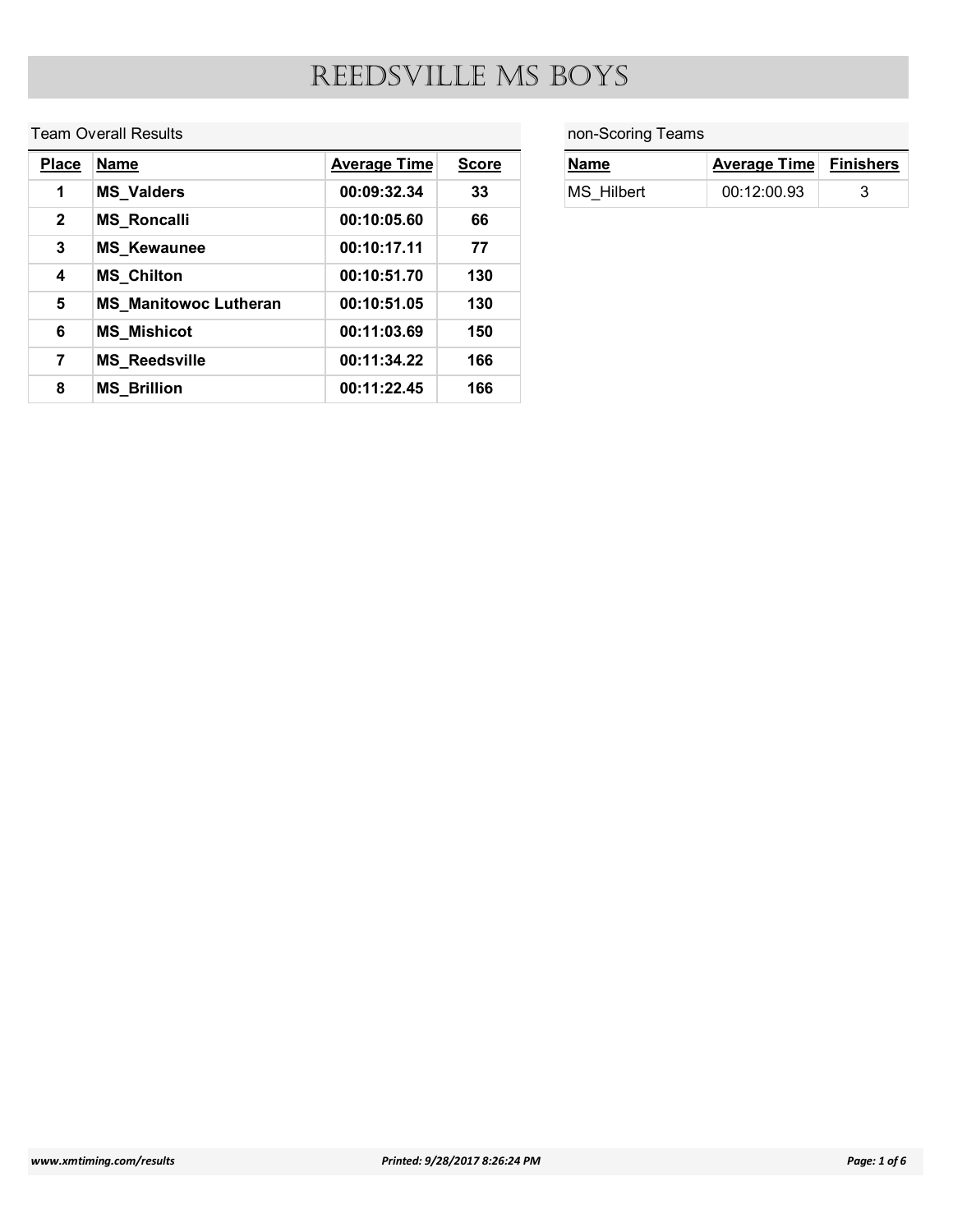#### Team Results

|                |                              |                              |              | REEDSVILLE MS BOYS                         |                     |                            |                     |
|----------------|------------------------------|------------------------------|--------------|--------------------------------------------|---------------------|----------------------------|---------------------|
|                | <b>Team Results</b>          |                              |              |                                            |                     |                            |                     |
| <b>Place</b>   | <b>Team Name</b>             |                              |              |                                            | <b>Average Time</b> | # of Finishers             | <b>Team Score</b>   |
| $\mathbf 1$    | <b>MS_Valders</b>            |                              |              |                                            | 00:09:32.34         | 21                         | 33                  |
|                | <b>Team Position</b>         | <b>Overall Position</b>      | Bib#         | <b>Name</b>                                |                     | <b>Time</b>                | <b>Score</b>        |
|                | -1                           | 1                            | 3054         | <b>Clay Taylor</b>                         |                     | 00:08:53.07                | $\mathbf 1$         |
|                | $\mathbf{2}$<br>3            | $\mathbf{2}$<br>5            | 3047<br>3042 | <b>Shane Griepentrog</b>                   |                     | 00:09:06.79<br>00:09:40.78 | $\overline{2}$<br>5 |
|                | 4                            | 11                           | 2251         | <b>Matthew Storm</b><br><b>Luke Risse</b>  |                     | 00:09:57.83                | 10                  |
|                | 5                            | 16                           | 3046         | <b>Mitchell Braun</b>                      |                     | 00:10:03.25                | 15                  |
|                | 6                            | 17                           | 3050         | <b>Brandon McCulley</b>                    |                     | 00:10:07.55                | (16)                |
|                | $\overline{7}$               | 21                           | 2175         | <b>Matthew Fischer</b>                     |                     | 00:10:12.36                | (20)                |
| $\overline{2}$ | <b>MS_Roncalli</b>           |                              |              |                                            | 00:10:05.60         | 11                         | 66                  |
|                | <b>Team Position</b>         | <b>Overall Position</b>      | Bib#         | <b>Name</b>                                |                     | <b>Time</b>                | <b>Score</b>        |
|                | -1                           | 3                            | 2167         | <b>Ryan Jacoby</b>                         |                     | 00:09:31.36                | 3                   |
|                | $\mathbf{2}$                 | 8                            | 2173         | <b>Brayden Yanda</b>                       |                     | 00:09:52.07                | $\overline{7}$      |
|                | 3                            | 15                           | 2171         | <b>Brett Simmer</b>                        |                     | 00:10:02.09                | 14                  |
|                | 4                            | 19                           | 2170         | <b>Luke Pautz</b>                          |                     | 00:10:10.04                | 18                  |
|                | 5                            | 28                           | 2165         | <b>Cole Gillespie</b>                      |                     | 00:10:52.45                | ${\bf 24}$          |
|                | 6<br>$\overline{7}$          | 33                           | 2166         | Grayden Holsen                             |                     | 00:10:59.70<br>00:11:18.44 | (28)                |
| $\mathbf{3}$   | <b>MS_Kewaunee</b>           | 41                           | 2150         | Nathan Cole                                | 00:10:17.11         | $\overline{7}$             | (36)<br>$77$        |
|                |                              |                              |              |                                            |                     |                            |                     |
|                | <b>Team Position</b><br>1    | <b>Overall Position</b><br>4 | Bib#<br>3436 | <b>Name</b><br><b>William Murphy</b>       |                     | <b>Time</b><br>00:09:32.21 | <b>Score</b><br>4   |
|                | $\mathbf{2}$                 | 10                           | 3437         | <b>Anthony Jerabek</b>                     |                     | 00:09:56.33                | 9                   |
|                | 3                            | 12                           | 3438         | <b>Jordan Lamack</b>                       |                     | 00:09:58.12                | 11                  |
|                | 4                            | 26                           | 3440         | <b>Cole Pawlitsky</b>                      |                     | 00:10:45.74                | ${\bf 22}$          |
|                | 5                            | 36                           | 3439         | <b>Derek Mueller</b>                       |                     | 00:11:13.17                | 31                  |
|                | 6                            | 70                           | 3445         | <b>Mitchell Swagel</b>                     |                     | 00:12:45.81                | (48)                |
|                | $\overline{7}$               | 83                           | 3441         | <b>Brian Weist</b>                         |                     | 00:15:15.44                | (52)                |
| 4              | <b>MS_Chilton</b>            |                              |              |                                            | 00:10:51.70         | 14                         | 130                 |
|                | <b>Team Position</b>         | <b>Overall Position</b>      | Bib#         | <b>Name</b>                                |                     | <b>Time</b>                | <b>Score</b>        |
|                | 1                            | 14                           | 1288         | <b>Brady Woelfel</b>                       |                     | 00:10:01.92                | 13                  |
|                | $\mathbf{2}$                 | 29                           | 1287         | <b>David Suttner</b>                       |                     | 00:10:53.01                | $25\phantom{.0}$    |
|                | 3<br>4                       | 30<br>37                     | 1024<br>1142 | <b>Will Fuerbringer</b>                    |                     | 00:10:54.62<br>00:11:14.12 | 26<br>32            |
|                | 5                            | 39                           | 1085         | <b>Patrick Marx</b><br><b>Austin Grube</b> |                     | 00:11:14.84                | 34                  |
|                | 6                            | 40                           | 1022         | Cordale Fhlug                              |                     | 00:11:16.62                | (35)                |
|                | $\overline{7}$               | 43                           | 1029         | <b>Bennett Glidden</b>                     |                     | 00:11:21.54                | (38)                |
| 5              | <b>MS_Manitowoc Lutheran</b> |                              |              |                                            | 00:10:51.05         | $\boldsymbol{9}$           |                     |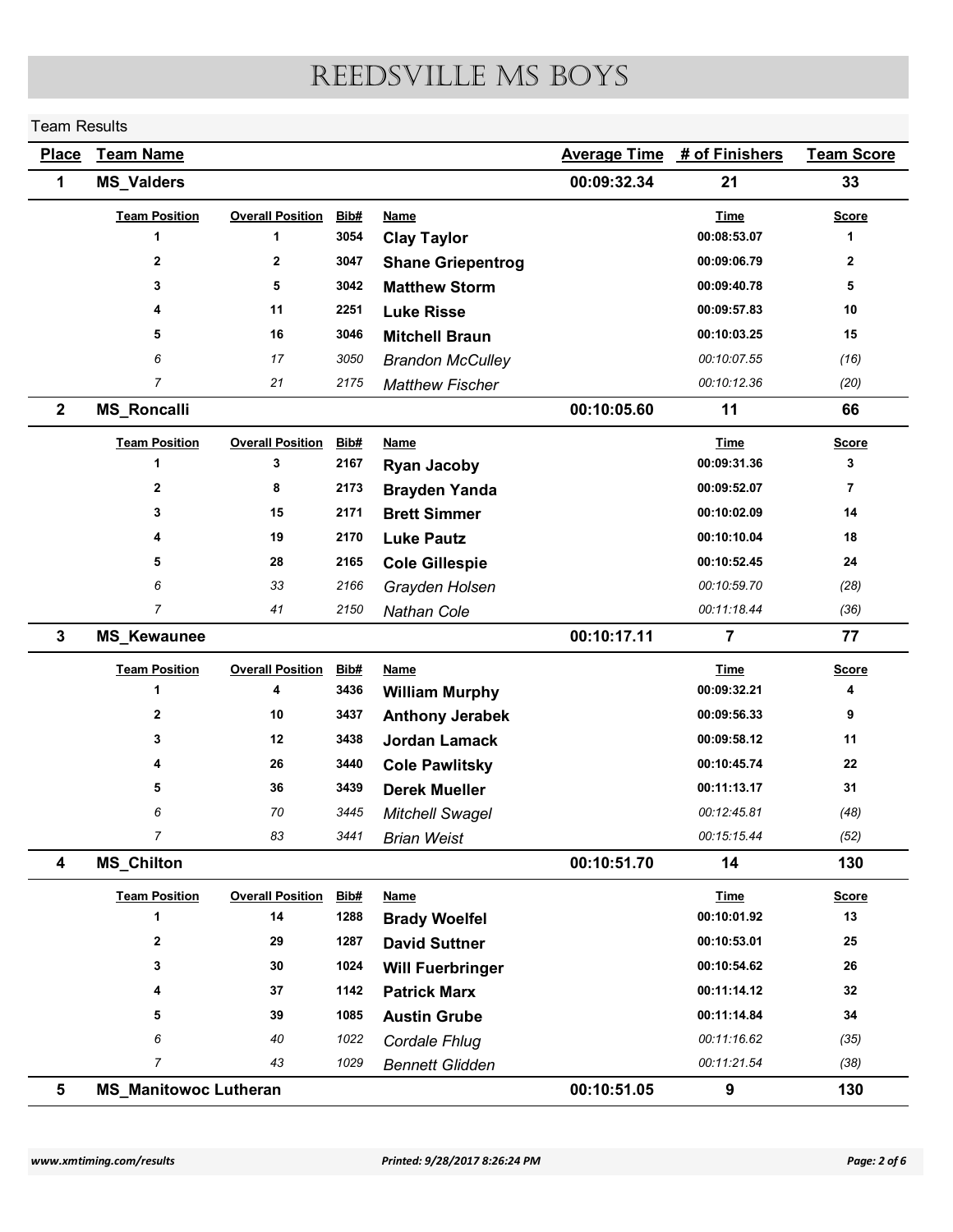|                |                            |                              |              | REEDSVILLE MS BOYS             |             |                            |                   |
|----------------|----------------------------|------------------------------|--------------|--------------------------------|-------------|----------------------------|-------------------|
|                |                            |                              |              |                                |             |                            |                   |
|                | <b>Team Position</b>       | <b>Overall Position Bib#</b> |              | <b>Name</b>                    |             | <b>Time</b>                | <b>Score</b>      |
|                | -1                         | 18                           | 1295         | <b>August Hecker</b>           |             | 00:10:09.88                | 17                |
|                | $\mathbf{2}$               | 27                           | 1298         | <b>Caden Stanzel</b>           |             | 00:10:46.71                | 23                |
|                | 3                          | 31                           | 1296         | <b>Jonah Melso</b>             |             | 00:10:55.89                | ${\bf 27}$        |
|                | 4                          | 35                           | 1292         | <b>Dylan Bramstedt</b>         |             | 00:11:07.97                | 30                |
|                | 5                          | 38                           | 1294         | <b>Anton Doneff Jr</b>         |             | 00:11:14.77                | 33                |
|                | 6                          | 54                           | 1297         | <b>Braden Revak</b>            |             | 00:12:01.22                | (42)              |
|                | $\overline{7}$             | 71                           | 1355         | Aiden Wagner                   |             | 00:12:47.21                | (49)              |
| 6              | <b>MS_Mishicot</b>         |                              |              |                                | 00:11:03.69 | 10                         | 150               |
|                |                            |                              |              |                                |             |                            |                   |
|                | <b>Team Position</b><br>-1 | <b>Overall Position</b><br>9 | Bib#<br>1475 | <b>Name</b><br><b>Max Seib</b> |             | <b>Time</b><br>00:09:54.15 | <b>Score</b><br>8 |
|                | $\mathbf{2}$               | 23                           | 1454         | <b>Kaden Kowalski</b>          |             | 00:10:25.69                | 21                |
|                | 3                          | 42                           | 1448         |                                |             | 00:11:20.50                | 37                |
|                | 4                          | 48                           | 1479         | <b>Luke Cisler</b>             |             | 00:11:32.86                | 40                |
|                |                            |                              |              | <b>Caleb Zinn</b>              |             | 00:12:05.24                |                   |
|                | 5                          | 56                           | 1461         | <b>Parker Reif</b>             |             |                            | 44                |
|                | 6                          | 59                           | 1478         | <b>Preston Yindra</b>          |             | 00:12:10.63                | (46)              |
|                | $\overline{7}$             | 73                           | 1460         | Davin Olson                    |             | 00:12:52.90                | (50)              |
| $\overline{7}$ | <b>MS_Reedsville</b>       |                              |              |                                | 00:11:34.22 | 5                          | 166               |
|                | <b>Team Position</b>       | <b>Overall Position</b>      | Bib#         | <b>Name</b>                    |             | <b>Time</b>                | <b>Score</b>      |
|                |                            | $\overline{7}$               | 1480         | <b>Owen Behnke</b>             |             | 00:09:46.82                | 6                 |
|                | $\mathbf{2}$               | 34                           | 2125         | <b>Kodie Bubolz</b>            |             | 00:11:01.07                | 29                |
|                | 3                          | 45                           | 2130         | Levi Korstad                   |             | 00:11:23.40                | 39                |
|                | 4                          | 51                           | 2132         | <b>David Timm</b>              |             | 00:11:42.21                | 41                |
|                | $\sqrt{5}$                 | 80                           | 2131         | <b>Nathan Schneider</b>        |             | 00:13:57.60                | ${\bf 51}$        |
| 8              | <b>MS_Brillion</b>         |                              |              |                                | 00:11:22.45 | 5                          | 166               |
|                | <b>Team Position</b>       | <b>Overall Position</b>      | Bib#         | <b>Name</b>                    |             | <b>Time</b>                | <b>Score</b>      |
|                | -1                         | 13                           | 1016         | <b>Alex Metko</b>              |             | 00:10:01.62                | $12$              |
|                | $\mathbf{2}$               | $20\,$                       | 1003         | <b>Parker Braun</b>            |             | 00:10:10.61                | 19                |
|                | 3                          | 55                           | 1020         | <b>Will VanderZanden</b>       |             | 00:12:04.08                | 43                |
|                |                            | 57                           | 1013         | Jacob Hackbarth                |             | 00:12:07.24                | 45                |
|                | 5                          | 65                           | 1010         | <b>Grady Geiger</b>            |             | 00:12:28.70                |                   |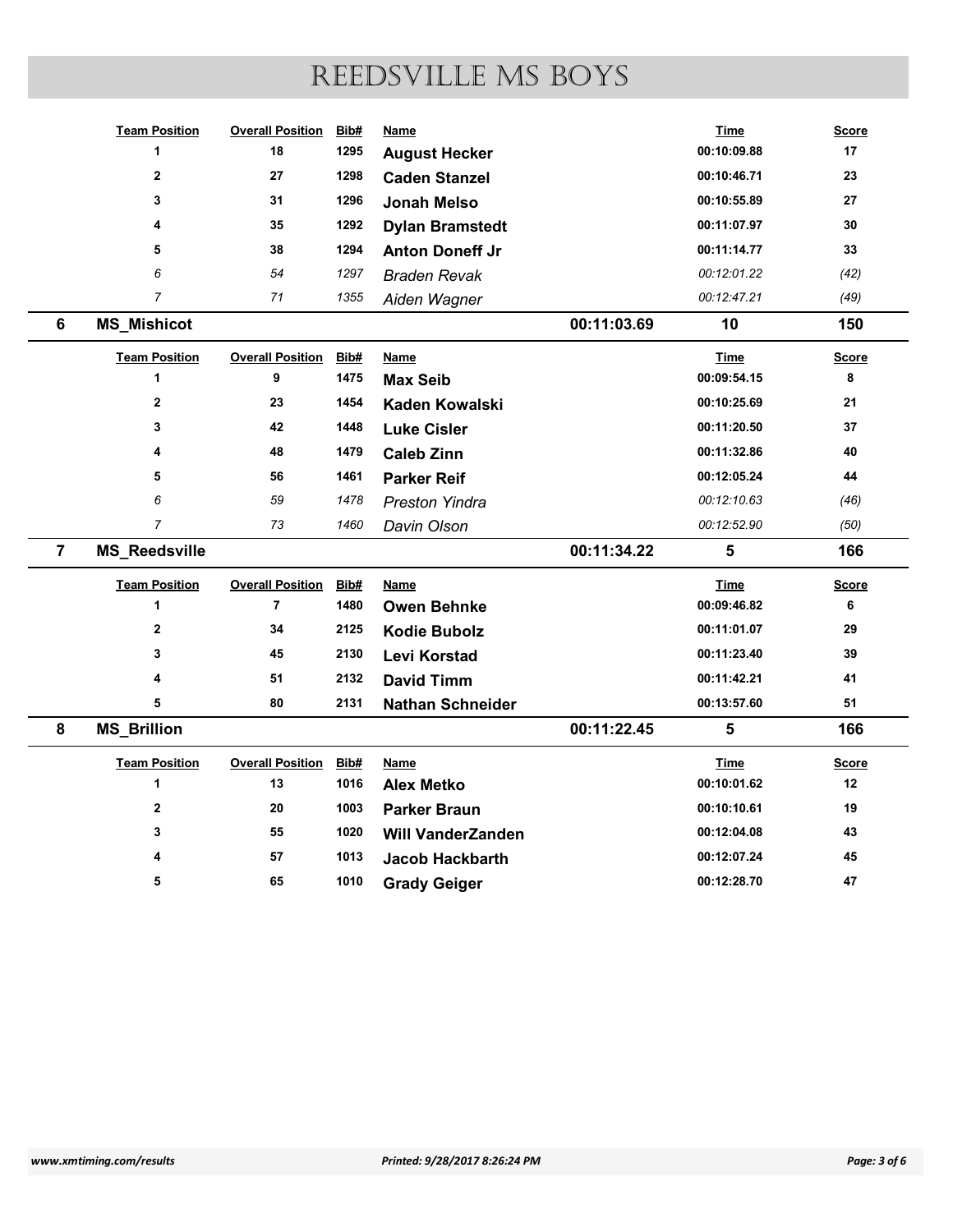| <b>Overall</b>      |                          | <b>Individual Overall Results</b> |                                            |                               |                            |                                            |              |
|---------------------|--------------------------|-----------------------------------|--------------------------------------------|-------------------------------|----------------------------|--------------------------------------------|--------------|
|                     | <b>Score</b>             | Bib#                              | <b>Name</b>                                | <b>Class</b>                  | <b>Time</b>                | Team                                       |              |
| 1                   | 1                        | 3054                              | <b>Clay Taylor</b>                         | 8th                           | 00:08:53.07                | <b>MS_Valders</b>                          |              |
| $\mathbf 2$         | $\boldsymbol{2}$         | 3047                              | <b>Shane Griepentrog</b>                   | 8th                           | 00:09:06.79                | <b>MS_Valders</b>                          |              |
| 3                   | 3                        | 2167                              | <b>Ryan Jacoby</b>                         | 8th                           | 00:09:31.36                | <b>MS_Roncalli</b>                         |              |
| 4                   | 4                        | 3436                              | <b>William Murphy</b>                      |                               | 00:09:32.21                | <b>MS_Kewaunee</b>                         |              |
| 5                   | 5                        | 3042                              | <b>Matthew Storm</b>                       | 8th                           | 00:09:40.78                | <b>MS_Valders</b>                          |              |
| 6<br>$\overline{7}$ | 0                        | 1290<br>1480                      | <b>Andrew Mader</b>                        | 6th                           | 00:09:46.15                | MS_Hilbert                                 |              |
| 8                   | 6<br>$\overline{7}$      | 2173                              | <b>Owen Behnke</b><br><b>Brayden Yanda</b> | 8th<br>7th                    | 00:09:46.82<br>00:09:52.07 | <b>MS_Reedsville</b><br><b>MS_Roncalli</b> |              |
| 9                   | 8                        | 1475                              | <b>Max Seib</b>                            | 8th                           | 00:09:54.15                | <b>MS_Mishicot</b>                         |              |
| 10                  | 9                        | 3437                              | <b>Anthony Jerabek</b>                     |                               | 00:09:56.33                | <b>MS_Kewaunee</b>                         |              |
| 11                  | 10                       | 2251                              | <b>Luke Risse</b>                          | 8th                           | 00:09:57.83                | <b>MS_Valders</b>                          |              |
| 12                  | 11                       | 3438                              | Jordan Lamack                              |                               | 00:09:58.12                | <b>MS_Kewaunee</b>                         |              |
| 13                  | 12                       | 1016                              | <b>Alex Metko</b>                          | 8th                           | 00:10:01.62                | <b>MS_Brillion</b>                         |              |
| 14                  | 13                       | 1288                              | <b>Brady Woelfel</b>                       | 7th                           | 00:10:01.92                | <b>MS_Chilton</b>                          |              |
| 15                  | 14                       | 2171                              | <b>Brett Simmer</b>                        |                               | 00:10:02.09                | <b>MS_Roncalli</b>                         |              |
| 16                  | 15                       | 3046                              | <b>Mitchell Braun</b>                      | 8th                           | 00:10:03.25                | <b>MS_Valders</b>                          |              |
| 17                  | (16)                     | 3050                              | <b>Brandon McCulley</b>                    | 7th                           | 00:10:07.55                | MS_Valders                                 |              |
| 18                  | 17                       | 1295                              | <b>August Hecker</b>                       | 8th                           | 00:10:09.88                | <b>MS_Manitowoc Lutheran</b>               |              |
| 19                  | 18                       | 2170                              | <b>Luke Pautz</b>                          |                               | 00:10:10.04                | <b>MS_Roncalli</b>                         |              |
| 20                  | 19                       | 1003                              | <b>Parker Braun</b>                        | 7th                           | 00:10:10.61                | <b>MS_Brillion</b>                         |              |
| 21                  | (20)                     | 2175                              | <b>Matthew Fischer</b>                     | 7th                           | 00:10:12.36                | MS_Valders                                 |              |
| 22                  | 0                        | 3060                              | Anthony Zucchi                             | 7th                           | 00:10:13.89                | MS_Valders                                 |              |
| 23                  | 21                       | 1454                              | Kaden Kowalski                             | 7th                           | 00:10:25.69                | <b>MS_Mishicot</b>                         |              |
| 24                  | 0                        | 3057                              | Matthew Welch                              | 7th                           | 00:10:26.56                | MS_Valders                                 |              |
| 25                  | 0                        | 3052                              | <b>Brayden Sabel</b>                       | 7th                           | 00:10:34.72                | MS_Valders                                 |              |
| 26                  | 22                       | 3440                              | <b>Cole Pawlitsky</b>                      |                               | 00:10:45.74                | <b>MS_Kewaunee</b>                         |              |
| 27                  | 23                       | 1298                              | <b>Caden Stanzel</b>                       | 6th                           | 00:10:46.71                | <b>MS_Manitowoc Lutheran</b>               |              |
| 28                  | 24                       | 2165                              | <b>Cole Gillespie</b>                      |                               | 00:10:52.45                | <b>MS_Roncalli</b>                         |              |
| 29                  | 25                       | 1287                              | <b>David Suttner</b>                       | 8th                           | 00:10:53.01                | <b>MS_Chilton</b>                          |              |
| 30                  | 26                       | 1024                              | <b>Will Fuerbringer</b>                    | 7th                           | 00:10:54.62                | <b>MS_Chilton</b>                          |              |
| 31                  | 27                       | 1296                              | <b>Jonah Melso</b>                         | 7th                           | 00:10:55.89                | <b>MS_Manitowoc Lutheran</b>               |              |
| 32                  | 0                        | 3045                              | Shaun Bratz                                | 6th                           | 00:10:57.00                | MS_Valders                                 |              |
| 33                  | (28)                     | 2166                              | Grayden Holsen                             | 6th                           | 00:10:59.70                | <b>MS_Roncalli</b>                         |              |
| 34                  | 29                       | 2125                              | <b>Kodie Bubolz</b>                        | 5th                           | 00:11:01.07                | <b>MS_Reedsville</b>                       |              |
| 35                  | 30                       | 1292                              | <b>Dylan Bramstedt</b>                     | 6th                           | 00:11:07.97                | <b>MS_Manitowoc Lutheran</b>               |              |
|                     | www.xmtiming.com/results |                                   |                                            | Printed: 9/28/2017 8:26:24 PM |                            |                                            | Page: 4 of 6 |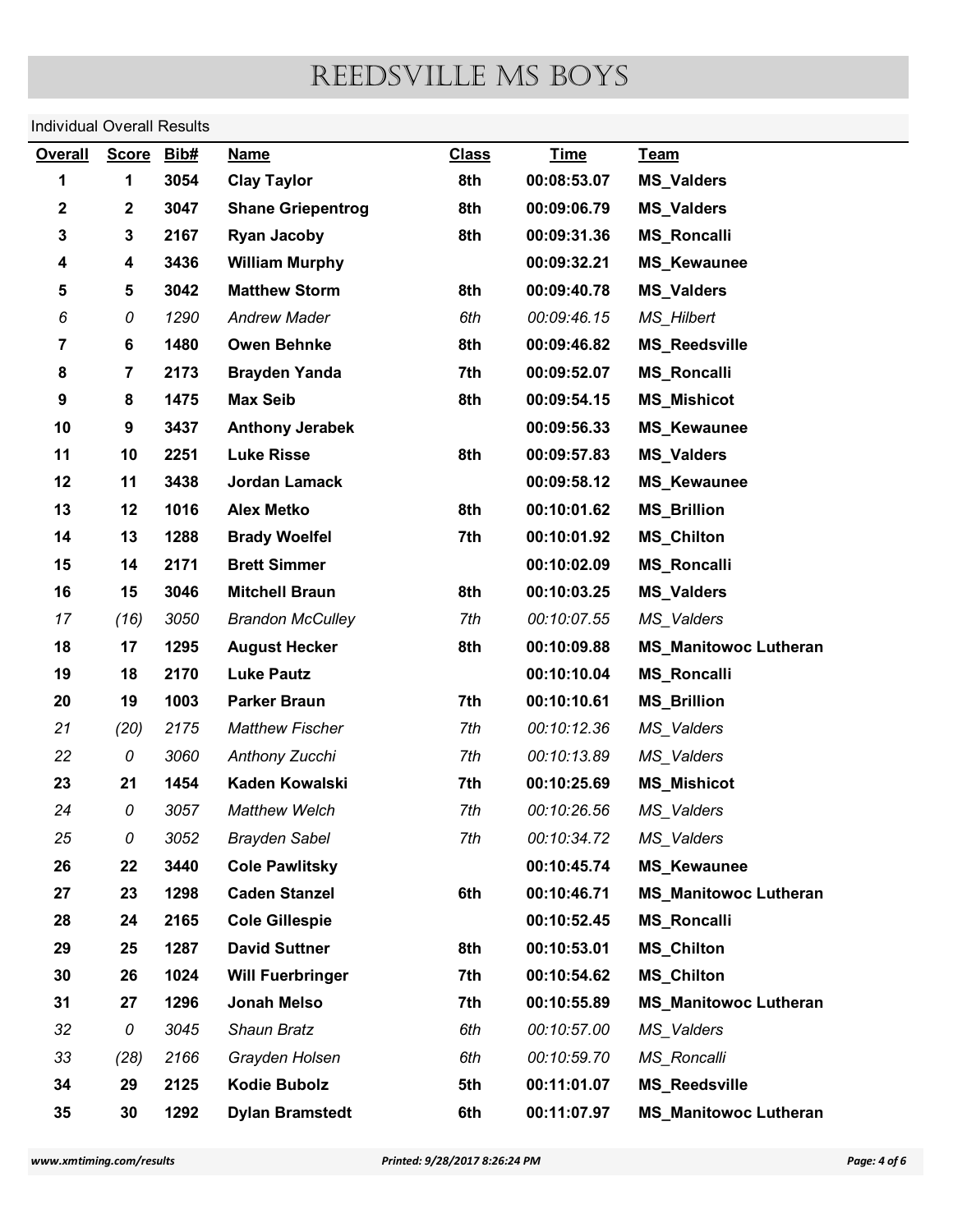|          |          |              |                                                |            | REEDSVILLE MS BOYS         |                                          |
|----------|----------|--------------|------------------------------------------------|------------|----------------------------|------------------------------------------|
| 36       | 31       | 3439         | <b>Derek Mueller</b>                           |            | 00:11:13.17                | <b>MS_Kewaunee</b>                       |
| 37       | 32       | 1142         | <b>Patrick Marx</b>                            | 8th        | 00:11:14.12                | <b>MS_Chilton</b>                        |
| 38       | 33       | 1294         | <b>Anton Doneff Jr</b>                         | 8th        | 00:11:14.77                | <b>MS_Manitowoc Lutheran</b>             |
| 39       | 34       | 1085         | <b>Austin Grube</b>                            | 7th        | 00:11:14.84                | <b>MS_Chilton</b>                        |
| 40       | (35)     | 1022         | Cordale Fhlug                                  | 6th        | 00:11:16.62                | MS_Chilton                               |
| 41       | (36)     | 2150         | <b>Nathan Cole</b>                             | 7th        | 00:11:18.44                | <b>MS_Roncalli</b>                       |
| 42       | 37       | 1448         | <b>Luke Cisler</b>                             | 7th        | 00:11:20.50                | <b>MS_Mishicot</b>                       |
| 43       | (38)     | 1029         | <b>Bennett Glidden</b>                         | 8th        | 00:11:21.54                | MS_Chilton                               |
| 44       | 0        | 1286         | Noah Schumacher                                | 6th        | 00:11:22.21                | MS_Chilton                               |
| 45       | 39       | 2130         | Levi Korstad                                   | 6th        | 00:11:23.40                | <b>MS_Reedsville</b>                     |
| 46       | 0        | 3058         | Sam Welch                                      | 8th        | 00:11:24.76                | MS_Valders                               |
| 47       | 0        | 3044         | <b>Ethan Bratz</b>                             | 8th        | 00:11:27.11                | MS_Valders                               |
| 48       | 40       | 1479         | <b>Caleb Zinn</b>                              | 7th        | 00:11:32.86                | <b>MS_Mishicot</b>                       |
| 49       | 0        | 2174         | <b>Ben Eben</b>                                | 8th        | 00:11:33.44                | MS_Valders                               |
| 50       | 0        | 1259         | <b>Mason Mertz</b>                             | 8th        | 00:11:38.86                | MS_Chilton                               |
| 51       | 41       | 2132         | <b>David Timm</b>                              | 7th        | 00:11:42.21                | <b>MS_Reedsville</b>                     |
| 52       | 0        | 3053         | Eli Staudinger                                 | 6th        | 00:11:43.58                | MS_Valders                               |
| 53       | 0        | 1282         | <b>Kaleb Plate</b><br><b>Braden Revak</b>      | 5th<br>5th | 00:11:52.99                | MS_Chilton                               |
| 54       | (42)     | 1297         |                                                |            | 00:12:01.22                | MS_Manitowoc Lutheran                    |
| 55<br>56 | 43<br>44 | 1020<br>1461 | <b>Will VanderZanden</b><br><b>Parker Reif</b> | 6th<br>8th | 00:12:04.08<br>00:12:05.24 | <b>MS_Brillion</b>                       |
| 57       | 45       | 1013         | Jacob Hackbarth                                | 8th        | 00:12:07.24                | <b>MS_Mishicot</b><br><b>MS_Brillion</b> |
| 58       | 0        | 1285         | Jack Schoen                                    | 5th        | 00:12:08.14                | <b>MS_Chilton</b>                        |
| 59       | (46)     | 1478         | <b>Preston Yindra</b>                          | 5th        | 00:12:10.63                | <b>MS_Mishicot</b>                       |
| 60       |          | 1283         | Logan Platner                                  | 5th        | 00:12:13.96                | <b>MS_Chilton</b>                        |
| 61       | 0<br>0   | 1284         | Liam Russell                                   | 5th        | 00:12:19.28                | MS_Chilton                               |
| 62       | 0        | 2161         | <b>Mason Gallas</b>                            | 8th        | 00:12:21.78                | MS_Roncalli                              |
| 63       | 0        | 3049         | Carter Lenzner                                 | 5th        | 00:12:22.40                | MS_Valders                               |
| 64       | 0        | 2169         | Evan Orth                                      | 7th        | 00:12:23.39                | MS_Roncalli                              |
| 65       | 47       | 1010         | <b>Grady Geiger</b>                            | 6th        | 00:12:28.70                | <b>MS_Brillion</b>                       |
| 66       | 0        | 3051         | Sam Rugowski                                   | 6th        | 00:12:32.20                | MS_Valders                               |
| 67       | 0        | 3059         | <b>Rhys Wilker</b>                             | 6th        | 00:12:32.31                | MS_Valders                               |
| 68       | 0        | 3056         | Ethan Wasmer                                   | 5th        | 00:12:34.90                | MS_Valders                               |
| 69       | 0        | 1089         | <b>Robert Kapral</b>                           | 8th        | 00:12:39.22                | MS_Chilton                               |
| 70       | (48)     | 3445         | <b>Mitchell Swagel</b>                         |            | 00:12:45.81                | MS_Kewaunee                              |
| 71       | (49)     | 1355         | Aiden Wagner                                   | 7th        | 00:12:47.21                | MS_Manitowoc Lutheran                    |
| 72       | 0        | 1363         | Nolan Wilker                                   | 6th        | 00:12:48.96                | <b>MS</b> Manitowoc Lutheran             |
|          |          |              |                                                |            |                            |                                          |